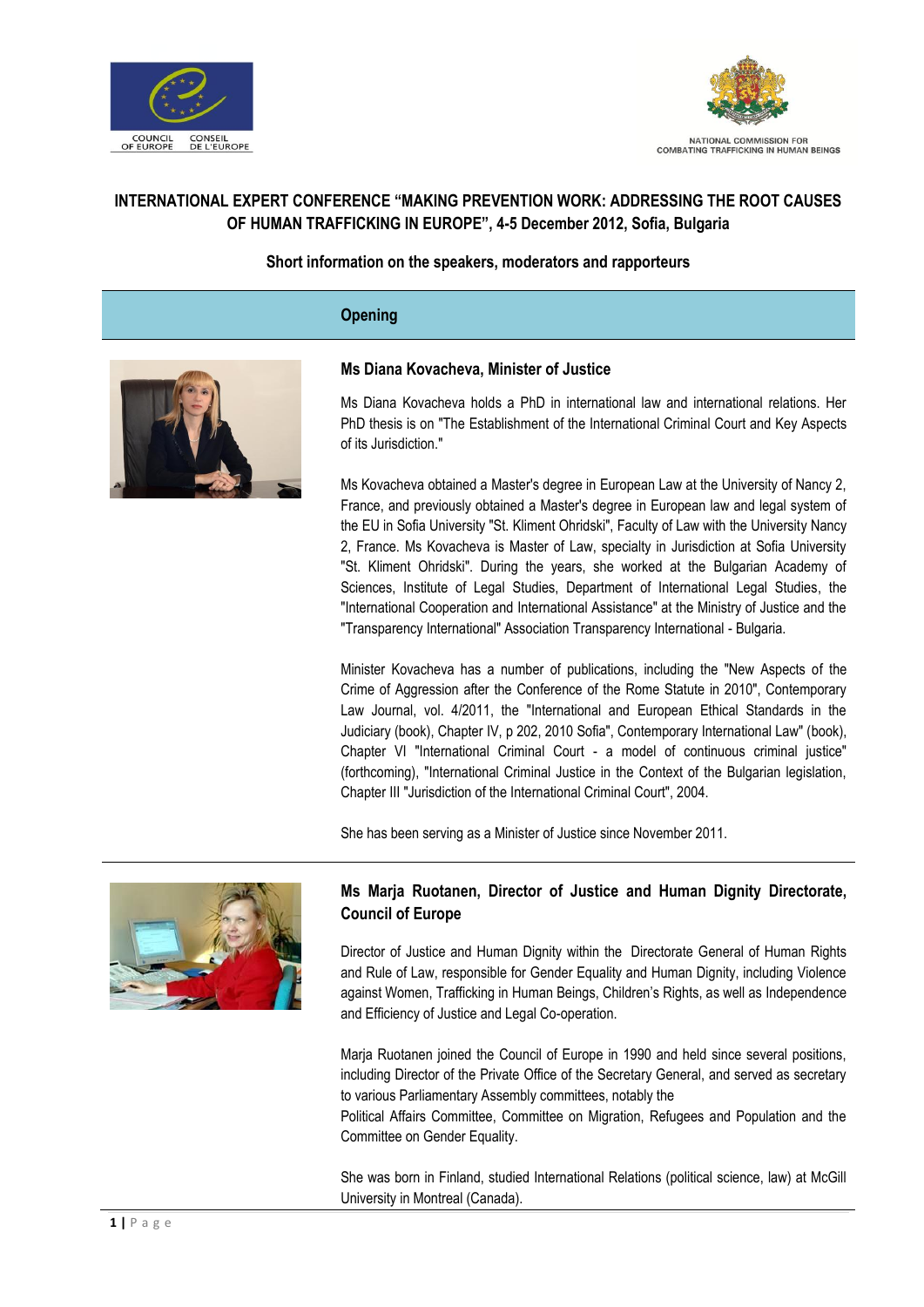

#### **Ms Dzhema Grozdanova, head of the Permanent Delegation of the National Assembly in the Parliamentary Assembly of the Council of Europe (PACE).**

Mrs. Dzhema Grozdanova is a Member of Parliament from the 41st National Assembly. She is the head of the Permanent Delegation of the National Assembly in the Parliamentary Assembly of the Council of Europe (PACE).

In September 2009 she was chosen as a Vice-President of PACE. She stayed on this position till January 2011 when she took the lead of the Bulgarian delegation in the Parliamentary Assembly of CoE.

At the moment Mrs Grozdanova is a member of the Monitoring Committee and the Committee on Social Affairs, Health and Sustainable Development of PACE, and also a member of the Healthcare Committee and the Committee on European Affairs and Oversight of the European Funds.

Mrs Grozdanova is a certified dentist. She is married and has two daughters.

### **Key Note Speakers**



### **Mr Nicola le Coz, President of GRETA**

Nicolas Le Coz is the President of the Council of Europe's Group of Experts on Action against Trafficking in Human Beings (GRETA). A Senior Officer of the National Gendarmerie and a lawyer, he is currently Deputy Head of the "Organised Crime and Specialised Criminality" Unit of the Criminal Police Office, where he is responsible, in particular, for matters relating to domestic, international and European criminal law (abduction alerts, action against discrimination, organised crime and serious violations of international humanitarian law) and to the protection of human rights in the context of criminal police activities.

Mr Le Coz graduated from the Paris Institut des Hautes Etudes Internationales where he specialised in international and European human rights law. He also holds a Master II in International Relations (Paris Panthéon-Sorbonne University) and a Master II in International Public Law (Paris Panthéon-Assas University).



# **Dr Vera Gracheva, Co-ordination Adviser at the Office of the OSCE Special Representative and Co-ordinator for Combating Trafficking in Human Beings**

Dr Gracheva graduated from Moscow State Institute of International Affairs, with a Ph.D. in International Relations, and was a researcher at the Russian Academy of Sciences. In 1991-2004 she worked as a diplomat for the Ministry of Foreign Affairs of the Russian Federation (human rights and fundamental freedoms). While working at the Permanent Mission of the Russian Federation to the OSCE, she was appointed to co-chair the Informal Working Group on Gender Equality and Anti-Trafficking established under the aegis of the OSCE Permanent Council, and in this capacity she contributed to the elaboration of the OSCE Action Plan to Combat Trafficking in Human Beings of 2003 and the subsequent Ministerial Council Decision taken in Maastricht. This Decision endorsed the Action Plan that remains a strategic anti-trafficking document for nearly a decade, and is a comprehensive and multidimensional instrument to be used by the OSCE participating States in their efforts to eradicate modern-day slavery. The Maastricht Decision also established the post of the OSCE Special Representative for Combating Trafficking in Human Beings. In 2004 Dr Gracheva started to work as a Senior Adviser in the Office of the Special Representative. In 2011 her post was transformed to reflect new responsibilities in the area of co-operation and co-ordination between the OSCE and other International organisations engaged in the fight against human trafficking.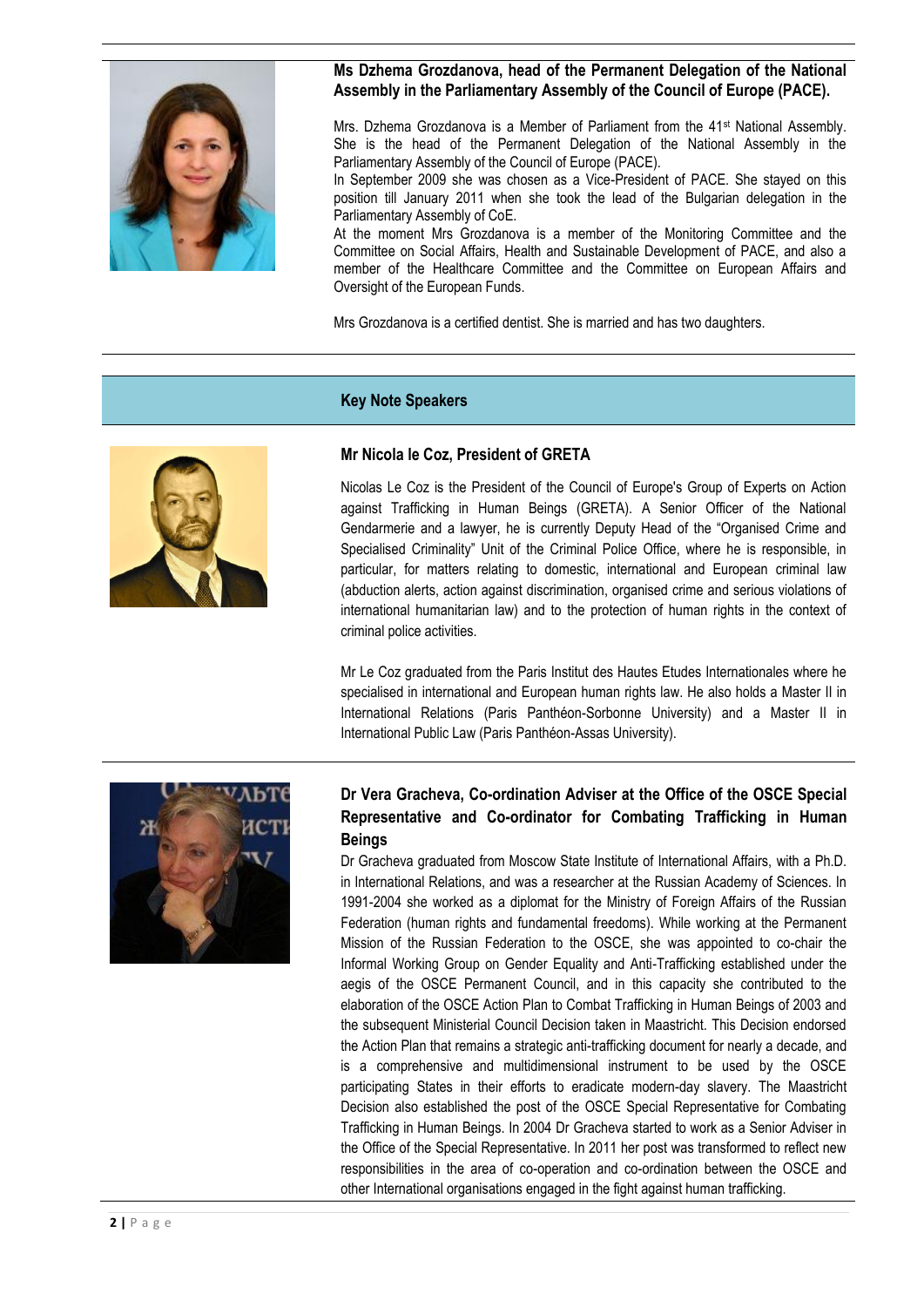

# **Mr Julien Bourtembourg, International Relations Officer, European Commission**

Julien Bourtembourg is currently working on the external aspects of security and rule of law issues in the Directorate-General Home Affairs of the European Commission. Prior to that, he was posted to the EU Delegation to the United Nations in New York and worked for the Belgian government. Mr Bourtembourg holds an LLM in Public International Law from the London School of Economics and a Master's in Public Policy from Sciences Po Paris.

#### **Introduction Speakers**



#### **Ms Svetlana Koeva, Deputy Chair of the Local Commission for Combating trafficking in Human Beings, Varna Municipality and Director at "Prevention" Directorate**

As a Deputy Chairperson of the Local Commission for Combating Trafficking in Human Beings, Ms Koeva main responsibilities and activities are to implement and monitor national strategies and prevention programs at local level. She is also Deputy Chairperson of the Regional Drug Council, Varna Municipality where she works on Prevention of drug abuse, HIV / AIDS, trafficking in human beings and antisocial and delinquent behavior in juveniles.

Visiting lecturer and participant in interagency and international expert committees on issues related to drug abuse, HIV/ AIDS, trafficking in human beings antisocial and delinquent behavior in juveniles**,** author of numerous publications and documents in the field of prevention of risky behavior among young people.



### **Ms Corinne Dettmeijer-Vermeulen, National Rapporteur on Trafficking in Human Beings and Sexual Violence against Children in the Netherlands**

Dutch National Rapporteur on Trafficking in Human Beings since 2006. Corinne Dettmeijer received her law degree at Leiden University and then began her career as a prosecutor in Rotterdam. She became a judge at the district court of the Hague, and has been vice president of the court since 1995. As a judge, she handled cases in juvenile, criminal family and migration law. She is a member of the board of the Leiden University Fund, as well as a member of the board of the Pro Juventute Foundation.

As National Rapporteur, she has also worked on the combat against child pornography, advocating for more international cooperation as well as an approach taking into consideration technological developments.



### **Professor Julia O'Connell Davidson, Professor of sociology, University of Nottingham**

Julia O'Connell Davidson is Professor of Sociology at the University of Nottingham. Her research and publishing over the past two decades has focused on prostitution, sex tourism, child migration, and trafficking. Between 2001 and 2006, with Professor Bridget Anderson of Oxford University, she coordinated research on "the demand side of trafficking" with a particular focus on the sex and domestic work sectors. She is author of Prostitution*, Power and Freedom* (Polity, 1998) and *Children in the Global Sex Trade* (Polity, 2005) and is currently writing a book on *Modern Slavery and the Margins of Freedom*.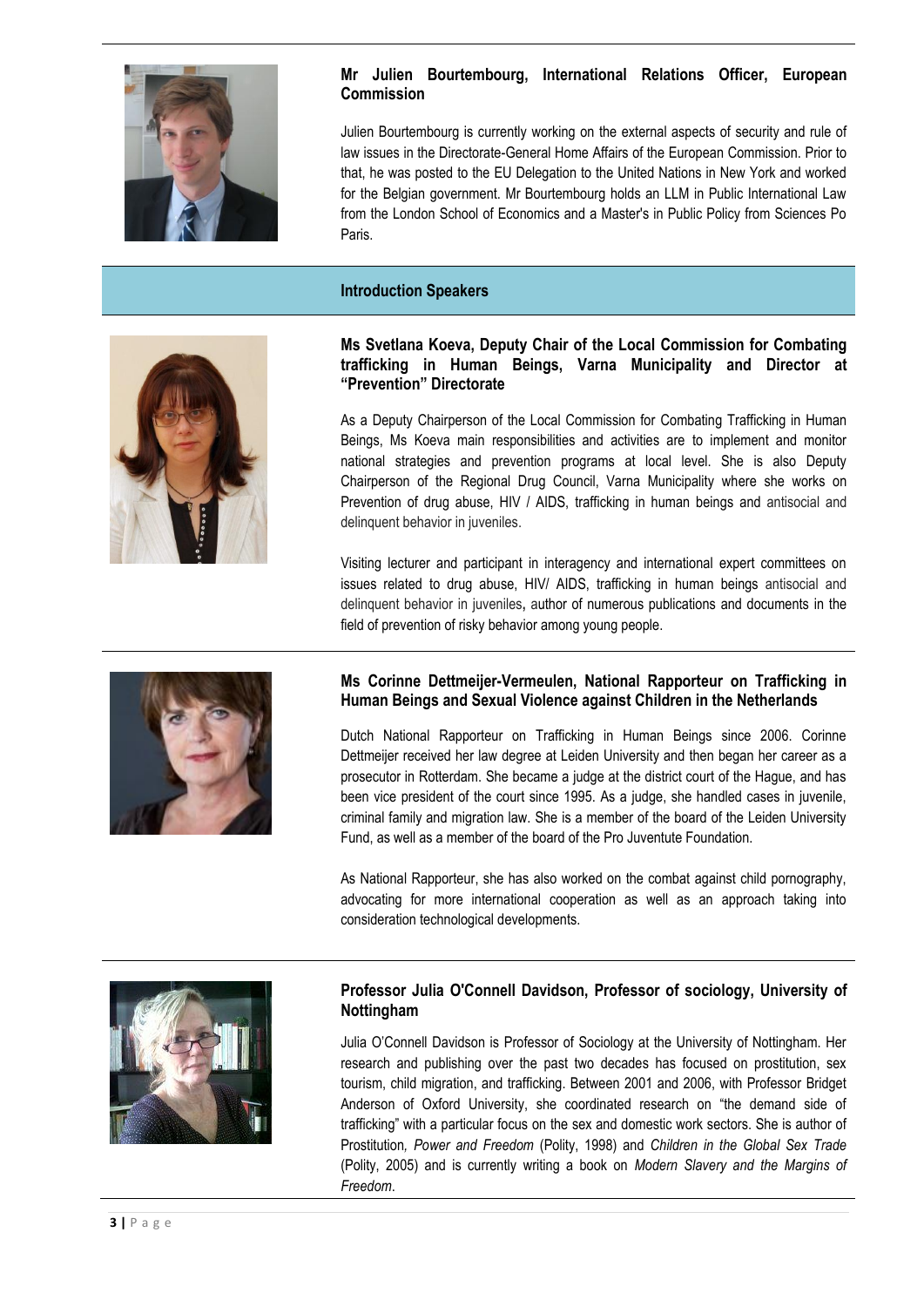

# **Mr Neil Howard, Researcher, University of Oxford**

Neil Howard is an academic and activist based at the University of Oxford. He is currently an ESRC doctoral scholar with the Department of International Development and in 2013 will take up a position in Florence as Marie Curie Fellow at the European University Institute.

His academic research is a mixture of political anthropology and political economy. It looks at labour, migration, and trafficking, and offers a critique of the failures prevalent within the anti-trafficking field, which he has worked in and investigated since 2005. As an activist, Neil works on all of these issues and seeks in particular to combine education and organising in developping awareness around alternatives to hegemonic neoliberalism.

# **Module 1**



### **Mr Ilian Rizov, Director of the non-governmental organization "Sauchastie"**

Mr Rizov is a Chaiperson of the NGO "Sauchastie" Association which carries out projects in the field of prevention of risk behavior among Roma community (including prevention of trafficking in human beings), prevention of abandonment of children in the Roma community, civic and intercultural education, and development of the "foster care" as delegated activities of Varna Municipality.

Mr Rizov holds a PhD of Pedagogy, lecturer at the Department of "Information, Training and Continuing Education" - Bulgaria (Shumen University). He works in the field of civil and intercultural education rights of children, prevention of risky behavior, etc. He is an author of methodological manuals and textbooks, "Bristling Play for the Desk, Rank Pointer and a Teenager", "Training Models for the Rights of the Child", "Interactive Models for the Development of Personal and Social Skills in Primary School", "Training Models for Prevention of Drug Abuse", etc. In 1999, in Munich, Germany he received the award for his contribution to the development of intercultural education ("BMW Award for Intercultural Learning"). In 2002 at the request of UNDP Mr Rizov presented educational programs "Life Skills" in Bulgaria by the publication "Educational Life Skills Approach. Development of Personal and Social Skills in School".

In 2012 he participated in the elaboration of a manual for the prevention of human trafficking among Roma community (edition of the National Commission for Combating Trafficking in Human Beings).



### **Ms Kadrije Kruja, Specialist for Roma, Egyptian Community and Disability, Albania**

Ms Kadrije Kruja is currently a Regional Coordinator in Elbasan for Caritas Albania, in project focused in creating equal opportunity for disable people and part of Consultant staff in Albania for ROMED Program of CoE. Ms Kruja holds University of Tirana Degree in Social Work.

Prior to her current position she was Principal Coordinator for C-Change in Elbasan, Program of USAID in Albania. Project was focused in Awareness Community to improve Reproductive Health and use Modern Methods of Contraception. She started her carrier as Local Expert in Budgeting Children Policies and part of staff in Social Care Directory, Specialist for Roma and Disable target group. Meanwhile she was assistant lecturer in Aleksander Xhuvani University, Elbasan, Albania.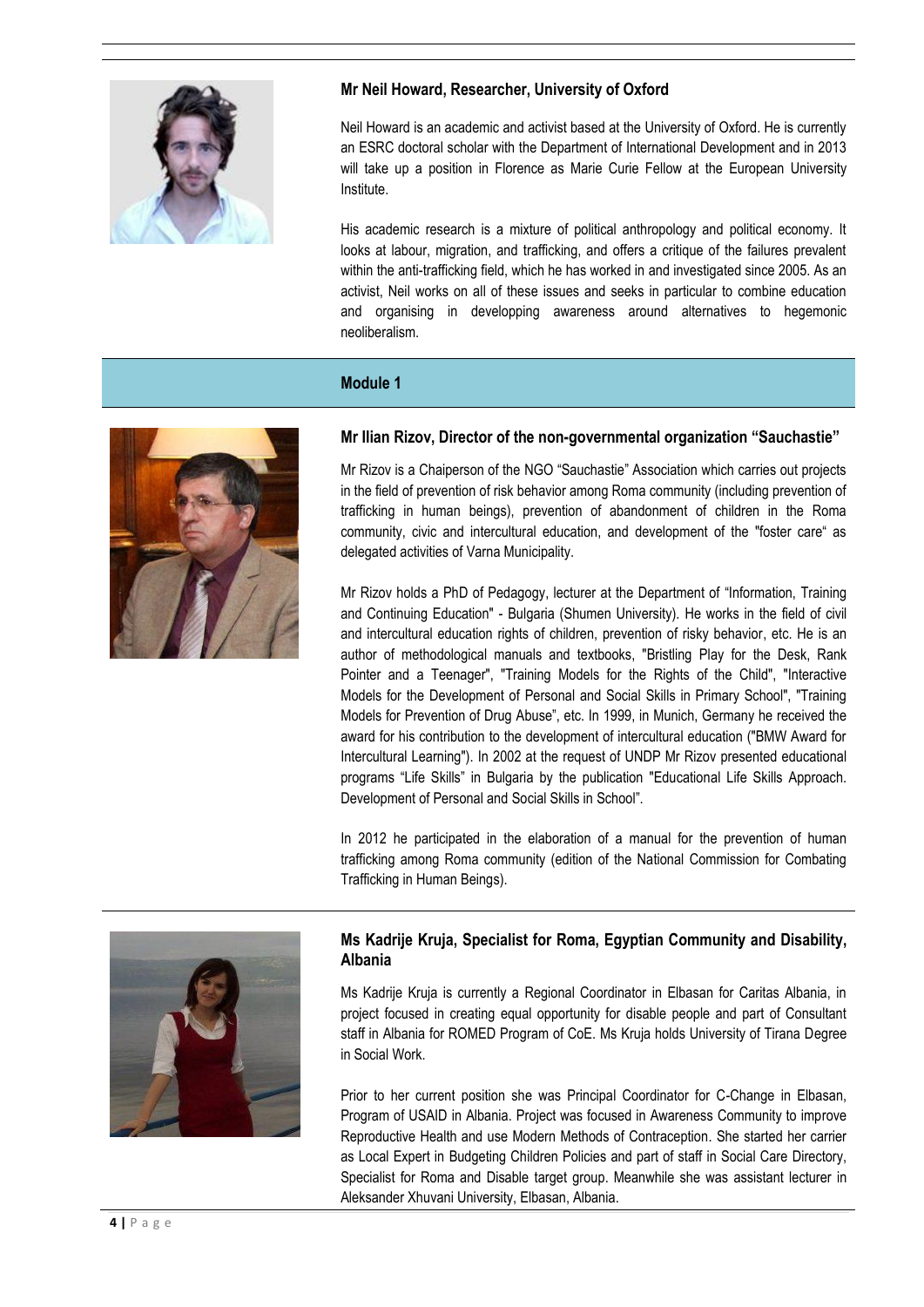

### **Mr Cornelis Marinus de Vos, Member of the CAHROM**

Mr De Vos graduated the University of Amsterdam 1965-1973. Political science, specialization: International relations.

He is a Member of the CAHROM as representative of the Dutch government, Member of the programme council of the Dutch national programme against criminality and exploitation of Roma-children, Member of the council of participants of the ABP, the biggest Dutch pension fund and Ambassador for the Minister of Interior to prevent and combat Identity fraud.

His previous experience is as a Director of the Evert Vermeer Foundation of the Dutch Labour Party 1974-1982, Alderman of the municipality of Bunnik 1974-1982. His was Mayor of the municipality of Oostflakkee (1982-1994), the municipality of Veendam (1994- 2000) and the municipality of Nieuwegein 2000-2011.



# **H.E. Ms Guro Katharina Vikør, Ambassador of Norway in Bulgaria**

H.E. Ms Guro Katharina Vikør is a Ambassador of Norway in Bulgaria since September 2012. Prior to this she was Senior Advisor, UN, Peace and Humanitarian Department, Ambassador to Slovenia, Ambassador for Women's Rights and Gender Equality (2003- 2008), UN, PEACE and Humanitarian Department, MFA and Norwegian Consul General in Miami, Florida, USA (1999-2003), covering Florida, North and South Carolina, Alabama, Georgia and administration responsibility for Western Caribbean.

She was also Deputy Director Genral Utenrikstjenestens Kompetansesenter, responsible for all diplomatic training for the Ministry of Foreign Affairs (1995-1999), First secretary of Embassy, Royal Norwegian Embassy in Washington D.C (1984-1987) and Vice-consul, Royal Norwegian Consulate General in Houston, Texas, USA (1981-1984).

Ms Vikør holds a Master of Art, University of New Mexico, New Mexico, USA. Cand. mag. University of Oslo (political science, anthropology, sociology) (1975), Mag. art studies at University of Oslo political science (1976-1978), Trainee at Norwegian Institute of Foreign Affairs (1978-1979).

# **Module 2**



### **Mr Enrico Ragaglia, Project Officer, International Centre for Migration Policy Development (ICMPD)**

Enrico Ragaglia has been working in the anti-trafficking field for the last 10 years. Between 2002 and 2006 he has worked for Save the Children Italy, an International Non-Governmental Organisation that carries out activities for the protection and promotion of the rights of the child in Europe and developing countries. During his work experience at Save the Children Italy, he implemented several projects in the area of combating childtrafficking.

Since 2006 Enrico Ragaglia has been working with the International Centre for Migration Policy Development, where he started as a project officer responsible for the implementation of anti-trafficking projects on data collection & information management in South-Eastern Europe. Since 2009, he has also been responsible for transnational projects between Brazil and EU Member States focusing on anti-trafficking responses and protection of migrants' rights.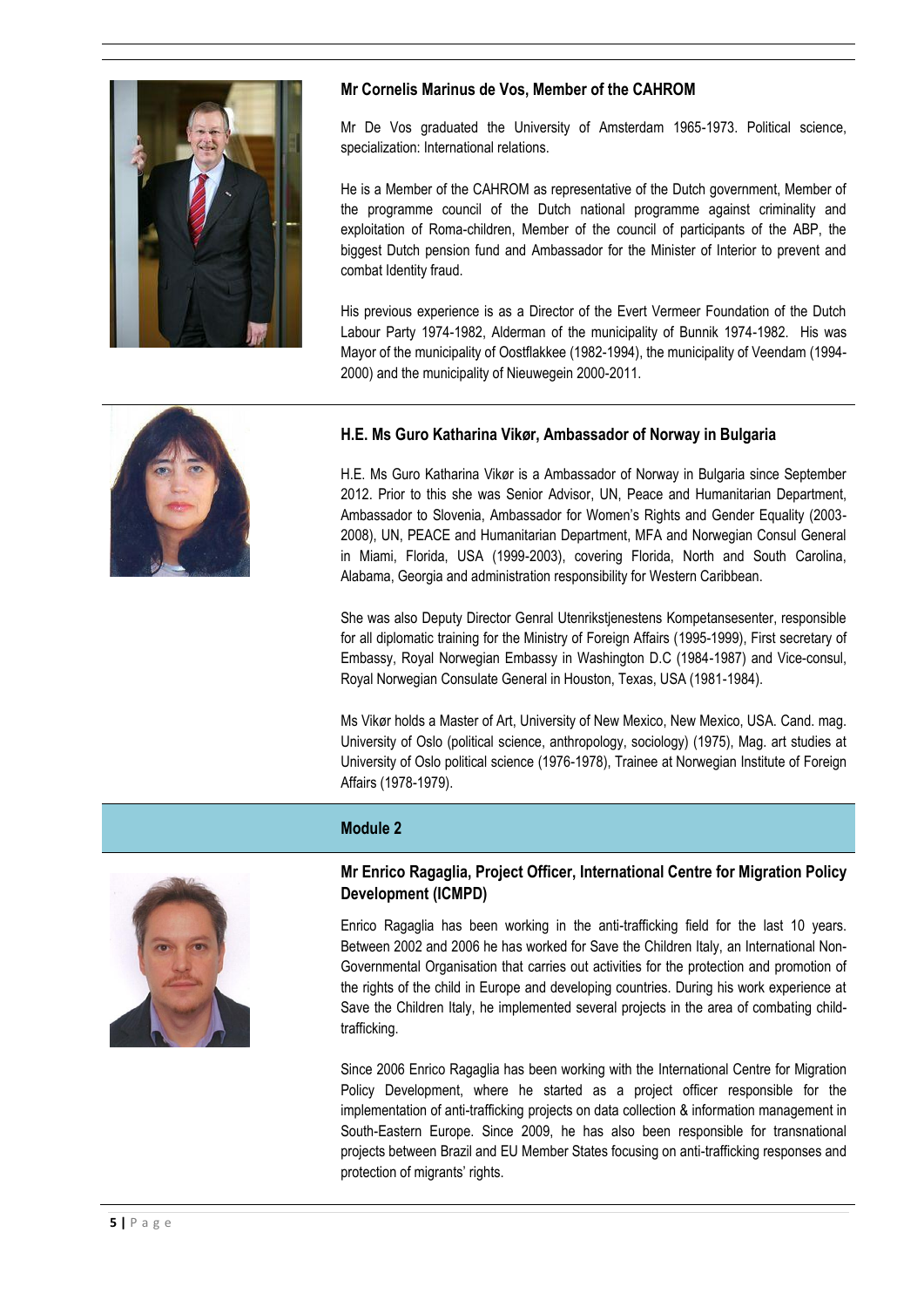Enrico Ragaglia has also work-related experience in Latin America in the field of rural development issues.

His academic background is on public policies and political science, in particular on social policies, poverty reduction and social inclusion policies. In 2001, he obtained his Master's Degree in European Social Policy Analysis and Evaluation at the National University of Ireland and the Roskilde University in Denmark.



#### **Ms Rita Penedo, Consultant, Observatory on THB, Portugal**

Rita Penedo is sociologist with postgraduations in "Crime, Violence and Internal Security" and "Social Ecology and Contemporary Social Problems". She has worked in Academic Research Centres and since 2006 in the Portuguese Ministry of Interior in projects related to Trafficking in Human Beings. In 2008 she participated in the International Visitor Leadership Programme on THB (invitation from the US State Department). Since 2010, she is a Consultant to the Directorate-General of Internal Affairs and to the Observatory on Trafficking in Human Beings/Ministry of Interior. The main activities are: national Focal Point in the European Crime Prevention Network; Monitoring System on Trafficking in Human Beings. She is the author and co-author of several publications and has experience as THB trainer within Law Enforcement Agencies, NGOs amongst other organizations. She is also a member of Board of the Portugusese Sociological Association.

### **Ms Linda Eriksson Baca, Regional Thematic Specialist on Counter-Trafficking, IOM Brussels**

A Master degree holder in International Business Administration and Economics from Umea in Sweden, Linda Eriksson has been working with IOM in Denmark, Colombia and Nicaragua since 1999 on a wide range of programmatic issues, including assisted voluntary return of vulnerable migrants, emergency and post-conflict, migration and health, as well as migration and development and gender. She has during her years with IOM been managing several comprehensive counter-trafficking projects in both Latin America and Europe. Before joining IOM, Linda gained experience with UNDP in Honduras and Guatemala.

Today, she is IOM's Regional Thematic Specialist in Counter-Trafficking at the IOM Regional office in Brussels where she is doing liaison with a wide range of stakeholders; as well as providing technical assistance and strategic guidance to the IOM missions in the region covered by this office; particularly in the field of Counter-Trafficking, as well as in the fields of Unaccompanied Migrant Children, Immigration and Border Management and Roma issues.



### **Ms Tatiana Fomina, Analytical & Juridical Department Manager, La Strada, Moldova**

Ms Tatiana Fomina is a Manager of the Analytical Department within the International Center "La Strada" Moldova (NGO). Ms Fomina has background in economics and law; is an anti-trafficking national and international expert. She studies the problem of trafficking in human beings (THB) since 2001; has experience in analysing and elaboration of draft normative acts. Ms Fomina conducted researches in the country and abroad by order of IOM Mission to Moldova, OSCE Mission to Moldova, OSCE/ODIHR, UNODC and ICMPD, Vienna. In 2006 she was a member of the informal UNODC (Vienna) Experts Group created for elaboration of the model law on the counter trafficking. In 2005 - 2012 she part-time worked as the ICMPD Local Liason Officer in Moldova for several regional projects (NAP and TRM). Ms Fomina is an author/co-author of 14 publications related to the problem of THB.

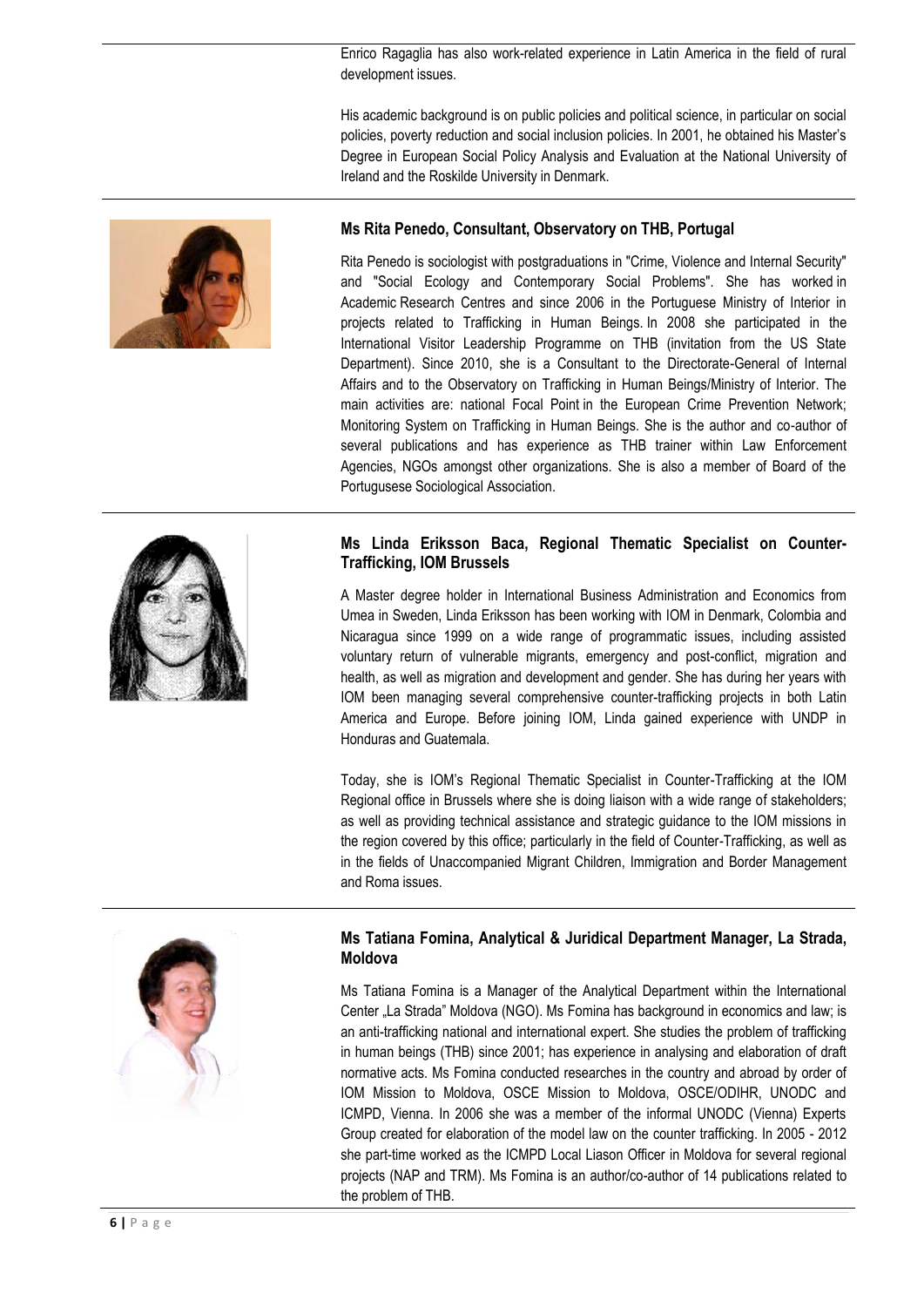#### **Modul 3**



#### **Ms Simone Heri, Associate Expert, UNODC**

Simone Heri has been working with the Human Trafficking and Migrant Smuggling Section of the United Nations Office on Drugs and Crime since more than three years. Her main responsibilities include the implementation of the UNODC Global Programme against Trafficking in Persons, through which UNODC offers technical assistance to more than 80 countries globally, not only to draft laws and create comprehensive national strategies but also building the capacity of practitioners.

Before joining UNODC, she worked at the Human Security Division of the Swiss Ministry of Foreign Affairs, as a consultant on various human rights topics for the International Commission of Jurists, the Swiss Development Cooperation Agency and the International Land Coalition, and as a researcher in a project on the interaction of world trade law with human rights.

Simone Heri holds an LLM from the University of London, a Master in International Studies with Specialisation International Law from the Graduate Institute of International and Development Studies in Geneva and a Licentiate in social psychology, international law and philosophy from the University of Zurich.

### **Ms Ivana Schellongova, Senior Programme Manager, "End Human Trafficking Now"**

Ms Schellongova is Senior Programme Manager of the End Human Trafficking Now (EHTN), a global initiative engaging business community in the fight against human trafficking. Prior joining EHTN, she was part of the research team on gender and security of the Geneva Center for the Democratic Control of Armed Forces (DCAF). She also served as Human Rights and Humanitarian Affairs Officer in the Permanent Mission of the Czech Republic to the United Nations in Geneva and Legal Adviser in the International Law Department of the Ministry of Foreign Affairs of the Czech Republic. Ms Schellongova holds D.E.A. degree in International Relations from the Graduate Institute of International Studies in Geneva (IUHEI), Switzerland and Masters in Law from the Faculty of Law, Masaryk University, Brno, Czech Republic.



#### **Mr Patrik Cederlof, National coordinator against prostitution and trafficking, Sweden**

Mr Patrik Cererlof is with broad knowledge within the field of counter-trafficking. He has worked within the field since 1999, at an operational level as well as a structural level. Currently, he hold the position as the National Coordinator since 2009 and in that capacity he working towards e.g. Swedish authorities and civil society, building up the National Taskforce (NMT). His strengths are the vast experience in operational work and direct assistance to people victims of VoT linked to the social and support perspective as well as law enforcement perspective.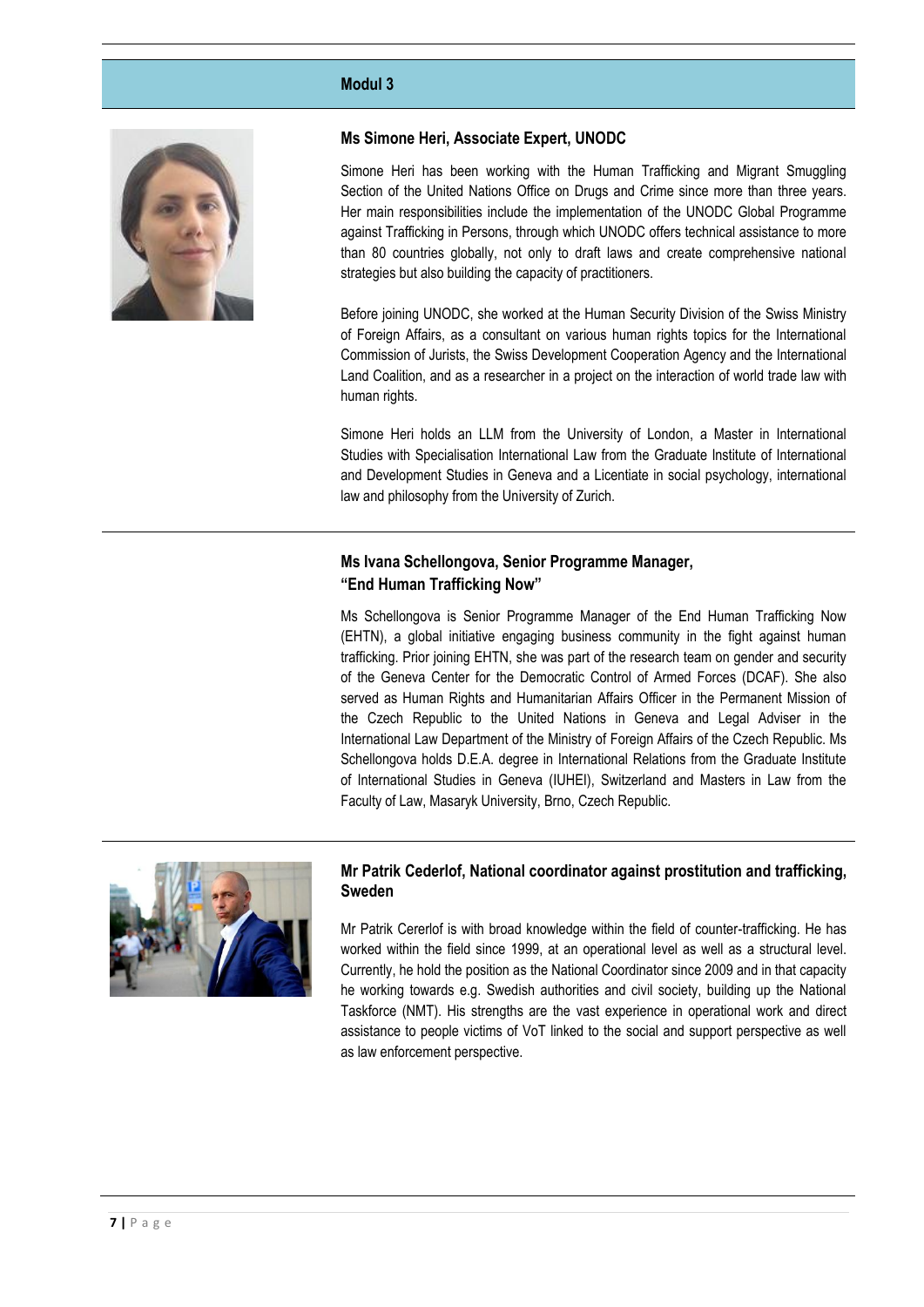

# **Mr Darryl Dixon, Director of Strategy, Gangmasters Licensing Authority**

Darryl is responsible for the Gangmasters Licensing Authority's future strategy, encompassing: development of new powers, regulatory and innovative enforcement approaches, international exchange agreements supporting cross-border operations. Previously he held responsibility for the following operational teams: compliance, enforcement, intelligence and licensing.

The functions of the teams ensured that Labour Providers are compliant, and remain compliant, with the standards expected of the GLA, to be fit to hold a licence; and that those who operate outside the law are identified, and, where appropriate, prosecuted.

Darryl's previous posts include Assistant Director, Licensing at the Security Industry Authority Manager, Professional Standards Unit of the Counter Fraud Investigation Branch of Department for Welfare and Pensions, where he was responsible for the investigatory practice for welfare fraud investigators. He holds an MSc in Security Management from the Scarman Centre for the study of Public Order, of Leicester University; and is a Fellow of the Security Institute.



### **Ms Petia Dimitrova, Chief Executive Office and Chairperson of the MB Postbank**

Ms Petia Dimitrova is the CEO and Chairperson of the Management Board of Postbank (under the legal name Eurobank EFG Bulgaria AD). She also holds executive and BoD positions in the affiliate companies of Eurobank Group in Bulgaria. In 2003 she joined the team of Postbank as Country CFO for the 8 affiliated companies of Eurobank EFG Group in Bulgaria. In 2005 was appointed Procurator of the Bank. In 2007 she was appointed Executive Director and Member of the MB of DZI Bank. After the legal merger of DZI Bank and Postbank she became Executive Director and Member of BD of the new legal entity Eurobank EFG Bulgaria.

Ms Dimitrova graduated from the University of National and World Economy and Sofia University St. Kliment Ohridski with two Master Degrees in Finance and Banking and Tourism. In addition, she obtained her Executive MBA in General Management from The University of Sheffield, UK. She graduated Management and Social development of NGOs at the Aristotle University of Thessaloniki and University of Macedonia, Greece. Ms Dimitrova has acquired her professional qualifications in UK, Greece, Holland, Belgium, USA, Bulgaria and has participated in various prestigious international trainings, seminars and conferences.

Ms Dimitrova is a Member of the Management Board of Bulgarian Business Leaders Forum, Member of the Management Board of the Confederation of Entrepreneurs and Industrialists in Bulgaria and Member of the Board of Directors of the American Chamber of Commerce in Bulgaria. She is also a Fellow Member of the Association of Chartered Certified Accountants (ACCA) in London, UK; Member of the Gerson Lehrman Group Accounting Council London, UK; Fellow Member of the Chartered Management Institute, UK; Member of the CFOs Club in Bulgaria; Co-Chair of the Financial Services Committee of the Confederation of Entrepreneurs and Industrialists in Bulgaria; Chairperson of the Economic Policy Committee of the Association of Banks in Bulgaria.

Ms Dimitrova has received many awards, including the Grand prize in the Bulgarian annual contest for young managers "Next generation" (2009), Businesswoman of the Year for Bulgaria (2010), one of Bulgaria's 10 top managers in the competition "Manager of the Year" (2010 and 2011) and Nomination for Young Global Leader by the Forum of Young Global Leaders - part of the World Economic Forum (2012).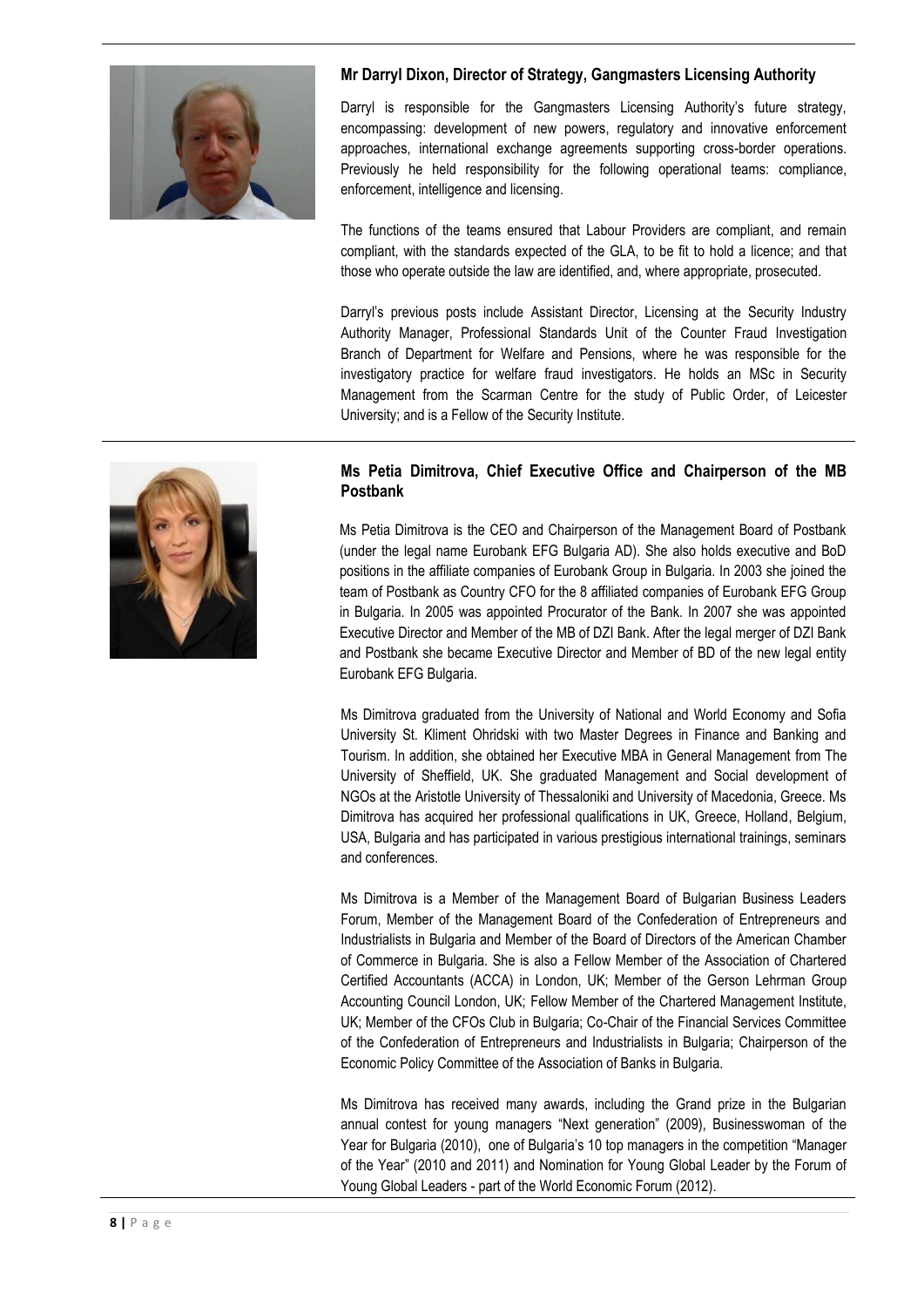#### **Module 4**



#### **Ms Lisa Cohen, Supervising Producer, CNN "Freedom project"**

Lisa Cohen is a supervising producer for CNN International, dedicated full time to The CNN Freedom Project, a multi-platform initiative that aims to expose the horrors of modern-day slavery and advocate for change. Started in March 2011, The CNN Freedom Project has generated more than 300 stories of human trafficking from five continents. Ms. Cohen helped launch and develop the editorial mandate and mission that has set the tone for this network-wide initiative.

Prior to her assignment on The CNN Freedom Project, Ms. Cohen served as supervising producer for CNN International's live news programming during the Asia prime hours. In that role she oversaw the launches of several news programs, including News Stream and World Business Today.

Ms Cohen joined CNN in 1994 as a writer/producer. Prior to that, she worked for several years as a television news reporter and anchor in several local news markets across the southeast United States. A native of Canada, Ms Cohen is based in Atlanta where she is married and has two children.

# **Ms Ruth Beni (Randall), Managing Director Animage Films, film maker and campaign manager "Two Little Girls"**

Ruth is the founder of the London based Animation Production Company, **Animage Films**, established in 1992. Through Animage Ruth has created and produced television series for ITV and Channel 4, as well as a growing number of short films. Awards from the New York Festivals include: **GirlStuff/BoyStuff** (78 episode TV series - 2005 Gold Medal), **Eva Goes to Foreign** (short film – 2006 World Gold Medal), and **Two Little Girls** (short film –2009 World Bronze Medal). Eva Goes to Foreign, also winner of the 2007 UK Charity Award, became part of a successful campaign aimed at reducing the numbers of women drug mules from the Caribbean and Africa, whilst Two Little Girls has been spearheading an extensive anti-trafficking campaign in thirteen European countries (with funding support from Comic Relief). Ruth has just completed a film entitled **'A Dangerous Journey'** aimed at reducing the sex-trafficking trade from Africa. The film was launched in London at the House of Lords in October 2012. Ruth currently has two new films in production addressing the controversial subjects of **FGM** and **Forded Marriage**.





**Ms Julia Immonen, Director "Sport for freedom", the A21 Campaign**

Julia Immonen comes from the world of sport and media. As an avid sports fan and athlete, she has found her dream job at Sky Sports News. Julia became passionate about the injustice of human trafficking 3 years ago, an initial half marathon turned into rowing the Atlantic Ocean and founding Row For Freedom.

She is the Director of Sport For Freedom for The A21 Campaign charity who rescue, rehabilitate and provide safe housing for victims of human trafficking throughout Eastern Europe. In December 2011 Julia led the Row For Freedom crew in the Talisker Whisky Atlantic Challenge known as "the world's toughest rowing race". The campaign saw the crew gain 2 world records and lead a successful media campaign, receiving international political, celebrity and sporting support.

Julia is an international inspirational speaker using her story and passion to motivate others. In June 2012 Julia was an Olympic torchbearer and is now planning her next expedition 'Cycle For Freedom' in September 2013. The team will cycle 2700 kms from Bulgaria to London, in 27days for the 27million in slavery. This campaign will continue to use the positive power of sport to raise funds and awareness for the cause.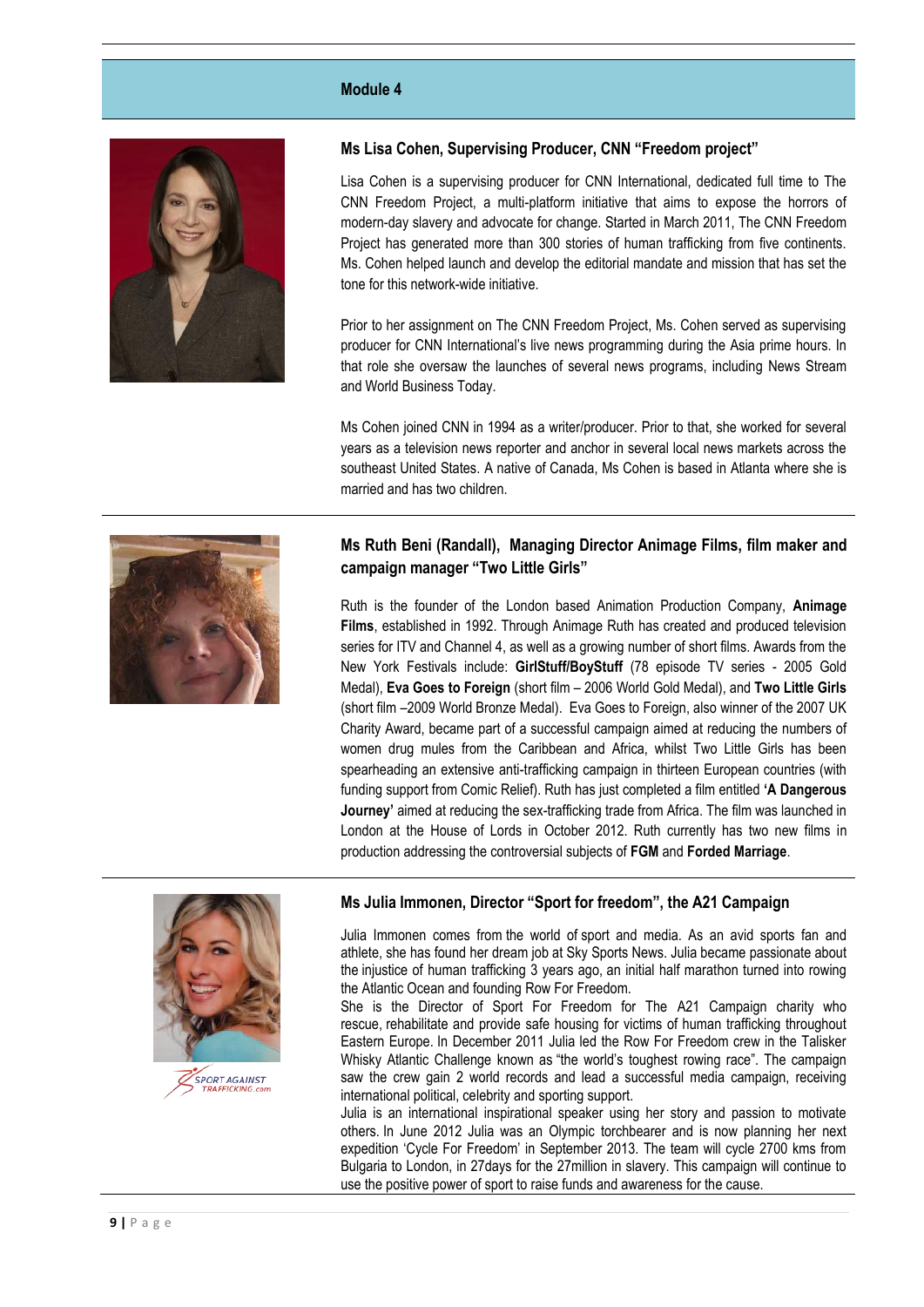

# **Ms Mariana Yevsyukova, Director of Legal Department, La Strada, representing ECPAT International**

Mariana Yevsyukova is Director of Legal Department of International Women Rights Centre "La Strada-Ukraine". Since 2011 Mariana is Central & Eastern Europe Regional Representative of ECPAT International Board. Ms. Yevsyukova involved into prevention of trafficking in human beings since 1999 when she was 15 years old. Has varied experience in the field of combating trafficking in human beings – from prevention work to elaboration of the draft Law of Ukraine "On Combating Trafficking in Human Beings" and rendering legal assistance to victims of trafficking. By her own experience Ms. Yevsyukova believes that children and young people are a powerful resource in prevention human trafficking, especially child trafficking. Used to be representative for Eastern Europe and CIS in ECPAT International Child and Youth Advisory Committee (EICYAC) (2008-2011) and coordinated the Global Youth Partnership Project against CSEC in Ukraine (2009-2011).

# **Rapporteurs**



#### **Mr Radoslav Stamenkov, Head of Mission, IOM Bulgaria**

Radoslav Stamenkov is the Officer in Charge for the IOM Mission in Bulgaria. He has been working for IOM since 2006 on all migration management issues, counter trafficking, prevention of illegal migration, protection of migrants, labour migration, institutional capacity building and international cooperation.

Prior to this, Mr Stamenkov was a Secretary of the American Bar Association (ABA) Rule of Law Initiative in its office in Bulgaria between 1999 and 2006. During these years he was involved actively in provided assistance in a wide range of areas such as: Judicial Reform, Bar development, Commercial law, Legislative process, Legal Education. His work in these areas included organization of diverse forms of trainings, assistance in establishing various institutions, both public and private, advocacy, etc. In 2005, he received the ABA Award for dedicated work, contributions to democracy and civil society. From 1996 until 1999 Radoslav Stamenkov held the position Program Coordinator of the Bulgarian Association for Fair Elections and Civil Rights (BAFECR) where he worked under wide range of projects with the support and cooperation of the National Democratic Institute for International Affairs, the US National Foundation for Democracy, the Westminster Foundation for Democracy, Council of Europe and IOs.



#### **Ms Vessela Banova, Member of GRETA, Council of Europe**

Ms Vessela Banova is a clinical psychologist and psychoanalytic. She obtained a psychology degree in 1983. A few years later she specialized in clinical psychology. In 1996-1997 she specialized in Psychomotor Education at the University of Leuven in Belgium. Ms Banova works as a psychologist and research fellow in Developmental Psychology at the Research Institute of Pediatrics and the National Center of Hygiene.

Ms Banova was a national consultant to the Ministry of Health during the reformation of the "Mother and Child" residential care institutions. Her experience of working with the mental suffering of the children, abandoned by their parents, was a prerequisite to her later field of work: protection of children at risk. Between 2002 and 2008 she was a Deputy Chairperson of the State Agency for Child Protection. In this capacity she participated in the establishment of the first Coordination Mechanism for Referral of Children Victims of Trafficking in Bulgaria. At that time she was a member of the National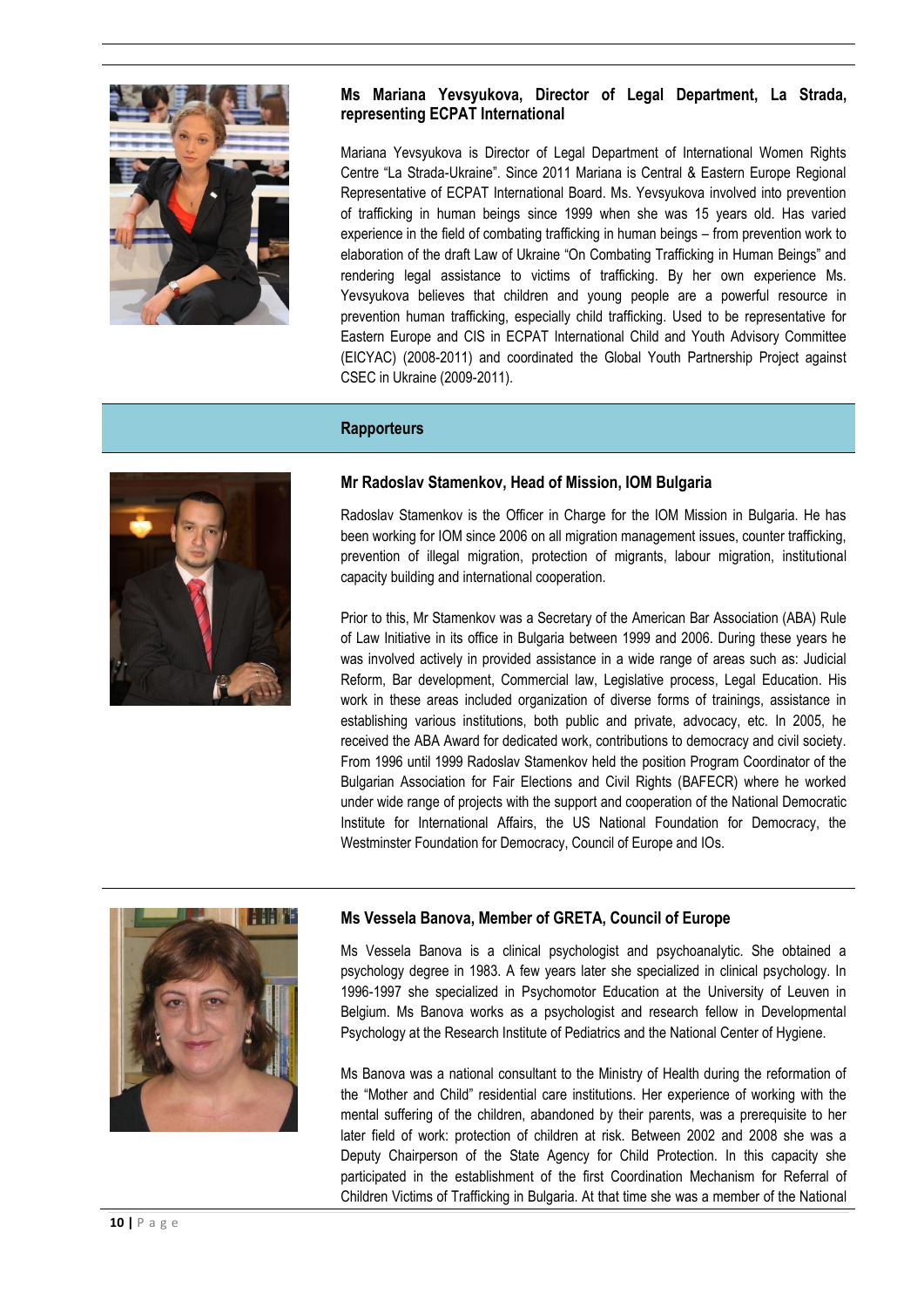Commission for Combating Trafficking in Human Beings. Since 2008 she has worked in "Child Space Education" Association and actively participates in the process of deinstitutionalisation of children at risk in Bulgaria. In 2012 Ms Banova defended her PhD thesis in Sociology on "Social Policies for the Protection of Children at Risk." Since 2008 she has been a member of GRETA. Ms Vessela Banova is a Chairperson of the Psychoanalytic school of "Bulgarian Society for Lacanian Psychoanalysis" and a Deputy Chairperson of the Bulgarian Association of Psychotherapy.



#### **Ms Baerbel Heide Uhl, Senior Researcher, KOK, Germany**

Baerbel Heide Uhl is a political scientist and an experienced expert on anti-trafficking politics in Europe. Her career steps includes: co-founder of the European NGO network 'La Strada' and Director of La Strada Ceska repulika in Prague, advisor for international politics of the KOK network of anti-trafficking NGOs in Germany, OSCE anti-trafficking adviser at the OSCE Mission in Belgrade and the OSCE/ODIHR in Warsaw, resident advisor and short term expert in EU Twinning Programms on anti-trafficking in Turkey, Croatia, and Romania, consultant on anti-trafficking research and training for the Council of Europe, UNODC, and the European Commission.

Baerbel Heide Uhl co-dеveloped and authored the OSCE Handbook on National Referral Mechanisms and was active in advising and promoting NRMs in Bulgaria, Armenia and Israel. She is active in researching anti-trafficking politics and published numerous articles on the issue. Ms. Uhl was a Member of the first European Commission's Experts Group (2003-2007) and the Chairperson of the second Group (2007-2011). She currently coordinates a project on data protection in anti-trafficking data collection measures, which is a joint project of the KOK and La Strada International.



#### **Ms Marieke van Doorninck, Advisor Public Affairs, La Strada International**

Marieke van Doorninck is Advisor Public Affairs of La Strada International, an antitrafficking network of eight independent human rights NGO's in Central and Eastern Europe, that works from a human rights perspective in support of all trafficked persons.

Marieke advises its member organisations on policy making and lobbying strategies in the field of anti-trafficking. She devises lobby and PR strategies at the international level and monitors European EU and UN developments in trafficking and human rights issues. Marieke holds a degree in History from the University of Amsterdam, the Netherlands, and has a broad publishing record covering issues of trafficking, emancipation, sex work and migrants' rights. Marieke also coordinates the international representation of La Strada and, together with the international coordinator, establishes and maintains professional and media contacts.



#### **Ms Petya Nestorova, Executive Secretary of the Secretariat of the Council of Europe Convention on Action Against Trafficking in Human Beings and Head of the Anti-trafficking Division of the Council of Europe.**

Ms Petya Nestorova is the Executive Secretary of the Secretariat of the Council of Europe Convention on Action Against Trafficking in Human Beings and Head of the Antitrafficking Division of the Council of Europe, a position she has held for the last two years. She has assisted the Group of Experts on Action against Trafficking in Human Beings (GRETA) in its first evaluations of the implementation of the Convention, in particular in Bulgaria, Denmark, Poland, Portugal, Montenegro and the UK. Previously she worked for 15 years at the Council of Europe's Committee for the Prevention of Torture and Inhuman or Degrading Treatment or Punishment (CPT) and has extensive practical experience in monitoring places of deprivation of liberty. Ms Nestorova holds Master degrees in Comparative European Studies and International Economic Relations, as well as a D.Phil in International Economics from the University of Sussex, UK.